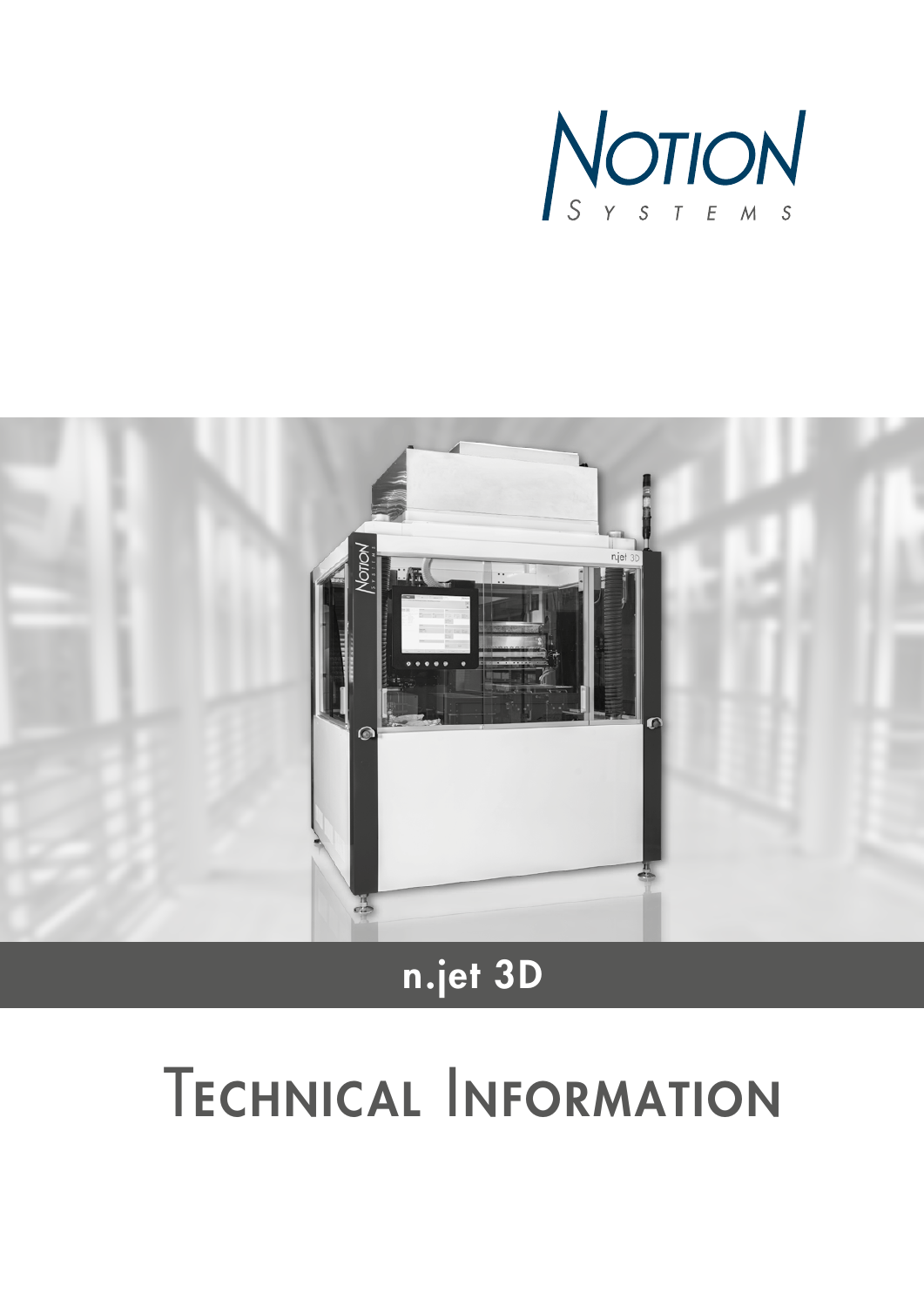Inkjet is a non-contact, digital printing technology which creates fine structures of 30 microns and below. Non-contact printing enables wet-on-wet processing of substrates and the fully digital process makes masks or screens obsolete. Inkjet is a highly integrated printing method, where several thousand nozzles are utilized to print at production speeds of up to 2 meters/sec.

Inkjet is used to replace established subtractive process sequences and reduces waste, energy consumption and makes electronics production more ecological and more economical at the same time.

Faster turnaround



Print only where required Print multiple materials Print multiple layers

Wet-on-wet processing

High precision multi material jetting opens up new opportunities for 3D printing in various industries. Mixing materials voxel by voxel for advanced optics, 3D electronics or microsystems technology. The n.jet 3D is an open platform for 3D printing gives you full control of your 3D printing process.

Select one or more materials from our material partners or use your own material. We'll help you select the right printhead and post processing and provide you with an integrated, industrial solution for production of 3D parts.

#### Applications:

- Advanced optics
- Precision parts
- Hybrid manufacturing





### 3D Printing

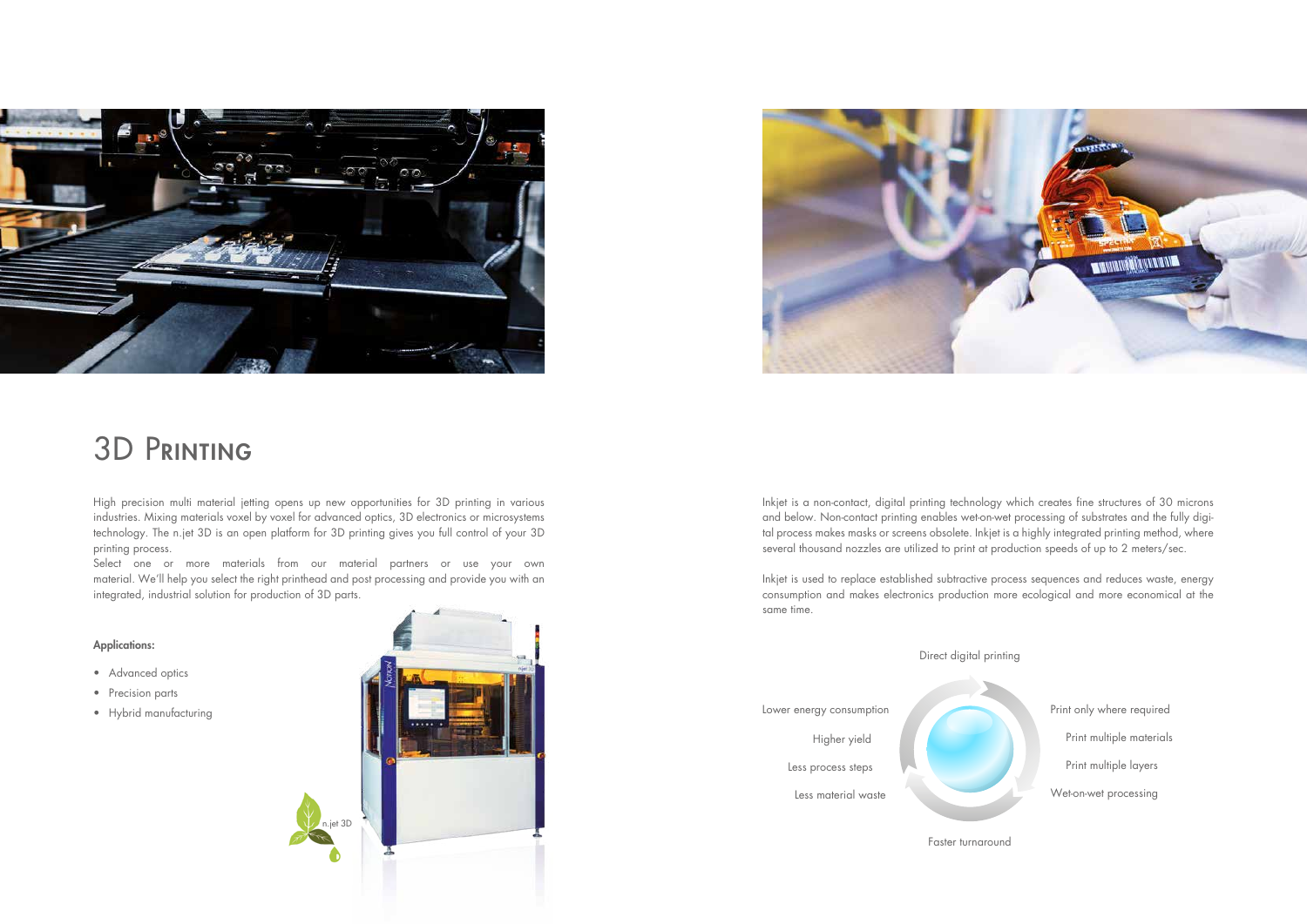#### Example optical lenses

- Free choice of material from pre-qualified suppliers
- UV-curables , hotmelts, nanomaterials, ...
- Extended processing window for Xaar high laydown process
- Integration of client materials

The production of optical lenses with an n.jet 3D system is much more cost-effective than the production of lenses in conventional manufacturing processes. The additive manufacturing process saves more than 30 production steps and reduces scrap by up to 90%.



### n.jet 3D

- Multi material jetting
- High viscosity jetting
- Supports all major printheads
- Drop watch & drop formation analysis
- Full access to all jetting parameters
- Open slicer interface
- Optional inert atmosphere



### Open Material

- High precision n.jet platform yields best quality 3D parts
- On demand, large number of printheads lead to short 3D build times

## High Precision & High Performance

- Real time drop watch for inkjet printheads droplets
- Measurement of drop volume, speed, etc.



#### Main Features:

### Customized Processes

- Customized process for outstanding 3D printed parts
- Custom selection and number of printheads
- UV-pinning and curing lamps that best match material
- Supports Xaar, Konica-Minolta, FujiFilm and Ricoh print heads
- Process scale-up support from experienced Notion process engineers



# Dropwatch (Optional)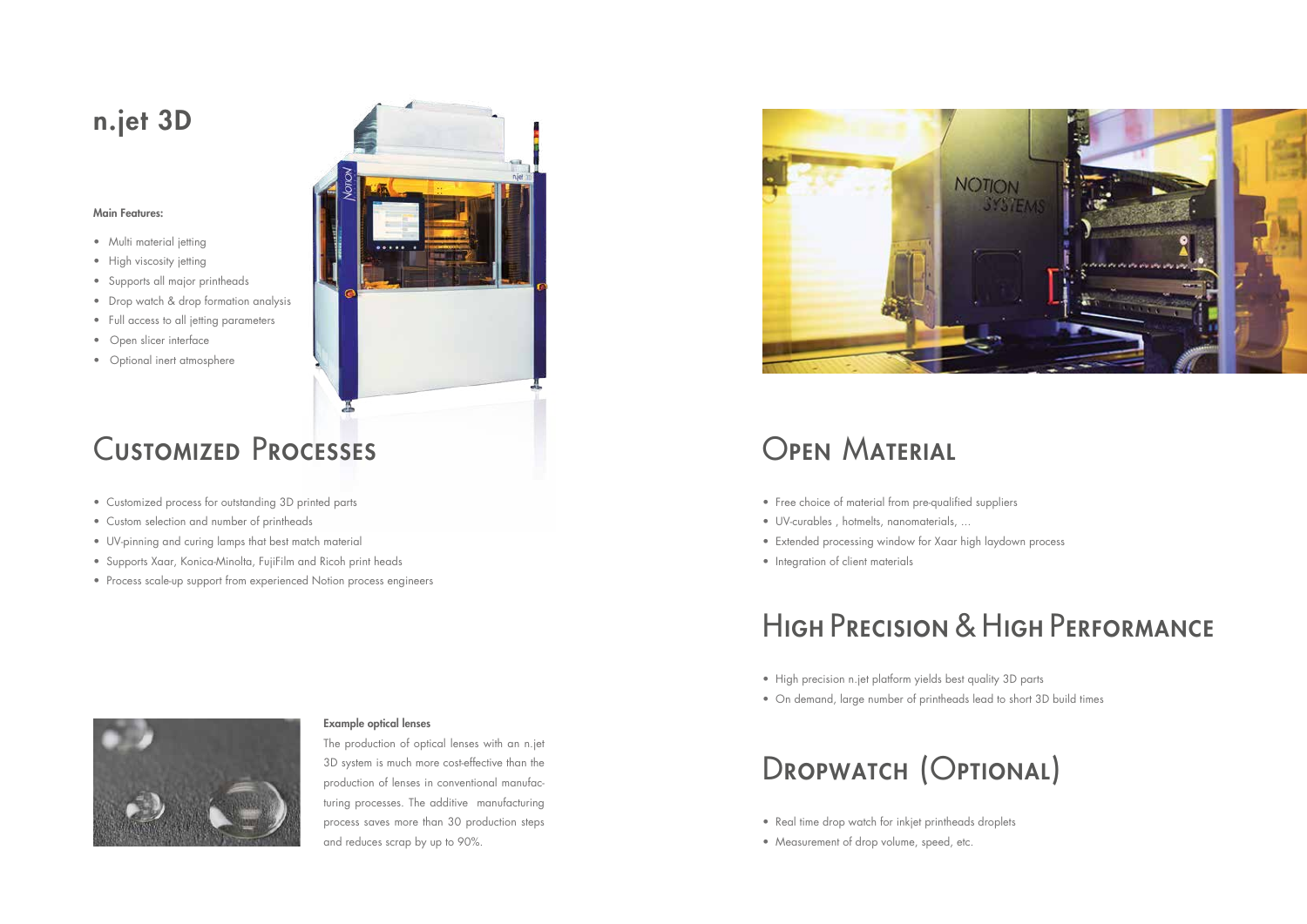Our collaboration with leading printhead manufacturers and material providers continuously extends the process range of inkjet in 3D printing. Jetting materials that never have been jetted before are used to print parts with final part properties that set new standards in material jetting. Become a part of our open network to realize your 3D printing application.

# Open Platform – Notion's process & engineering team relies on decades of expertise in scaling up functional<br> **OPEN COLLABORATION NETWORK**

- Compatibility tests
- Printhead selection support
- Ink selection support
- Print process development
- Pre- and post-processing support
- Process training



Xaar's high laydown jetting allows to print materials at viscosities 5 times higher than the formerly generally accepted limit for inkjet printing. BASF uses this extended process window to develop new jetting materials that improve final part properties. Both partners are stretching the limits of 3D inkjet printing of precision parts on Notion's n.jet 3D platform.

 $5/7/$ 

**Cooperation** partner for 3D printing materials.





inkjet processes to industrial production. We support our end users and partners in all aspects of print process development: printhead, ink, substrate, and all intricate interactions involved.

#### Application support includes:

Notion supports the optimization of your process and fine tunes the relationship between the substrate, ink printhead and application.